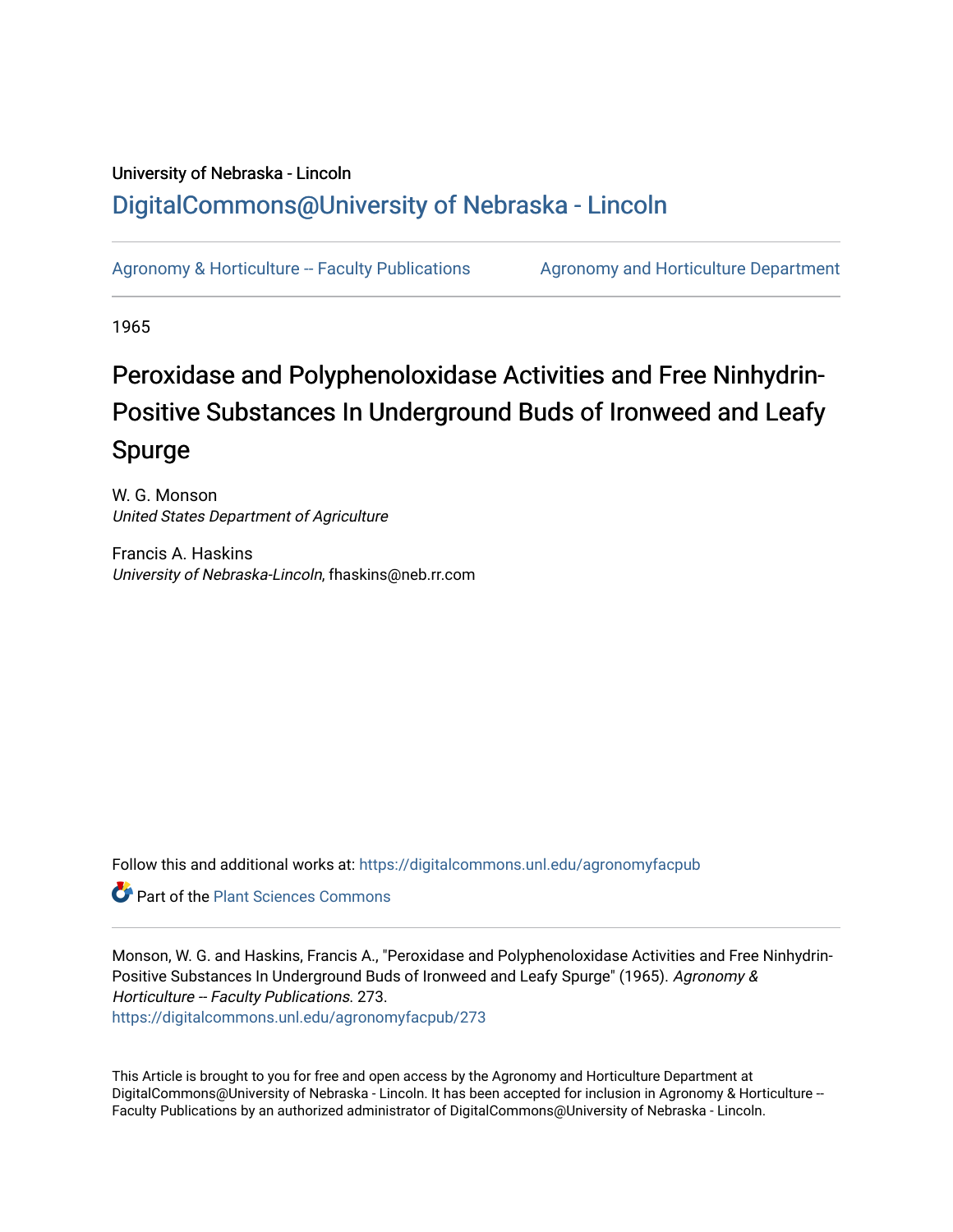140 AGRONOMY JOURNAL

### Peroxidase and Polyphenoloxidase Activities and Free Ninhydrin-Positive Substances in Underground Buds of Ironweed and Leafy Spurge<sup>1</sup>

W. G. Monson and F. A. Haskins<sup>2</sup>

SYNOPSIS. Peroxidase activity in extracts of underground buds of ironweed and leafy spurge was at the lowest level during the period of dormancy in both species, and increased when dormancy was broken. Polyphenoloxidase activity of bud extracts was high for iron-weed and very low for leafy spurge, and showed no relationship with dormancy in either species. Ninhydrinpositive substances generally and sulfur-containing amino acids in particular increased during the dormant period.

 $\mathbf B$ UD dormancy involves physiological phenomena, and<br>studies of a biochemical nature are essential to gaining an insight into the processes concerned with causing or breaking dormancy. The literature on this subject is somewhat limited and is concerned primarily with woody species or with seeds. Work here  $(4)$  has shown that dormancy does occur in underground buds of ironweed *(Vernonia baldwini* Torr.) and leafy spurge *(Euphorbia csula* L.), and that in both species this dormancy is most pronounced in late summer and early fall.

Peroxidase and polyphenoloxidase are enzymes which occur widely in extracts of higher plants. Morris et al. (5) found that peroxidase may be involved in plant respiration. They also reported that plants lacking polyphenoloxidase are usually high in peroxidase and that the converse is also true. Mono- and polyphenoloxidases were shown to be involved in plant respiration. Arnon (1) and Dubuys et al. (2) showed that polyphenoloxidase seems to be associated with particulate portions of the cell, such as plastids and mitochondria.

The work reported here was initiated to study the seasonal fluctuation of peroxidase and polyphenoloxidase activity in extracts of buds from ironweed and leafy spurge. Protein nitrogen also was measured and ninhydrin-positive substances were observed qualitatively at each sampling date. Although relationships between the measured attributes and dormancy have not been unequivocally established by these studies, results are presented here for their possible value to researchers who are interested in dormancy.

#### EXPERIMENTAL PROCEDURE

Extracts of bud material were prepared from plant samples which were brought to the laboratory at weekly intervals during the summer of 1957. The plant material was washed free of soil and the buds were excised and macerated in a chilled mortar with the aid of fine sand. Ten milliliters of glass-distilled water was added for each gram of bud material. The resulting slurry was centrifuged in a clinical centrifuge for 2 minutes and the super-<br>natant was used for subsequent assays. Supernatants were used without dilution for chromatography, and were diluted 5-fold with water for peroxidase assays. For polyphenoloxidase assays. iron-weed supernatants were diluted 20-fold and leafy spurge supernatants were used without dilution.

One-dimensional ascending chromatography on Whatman No. 1 filter paper was employed in the determination of ninhydrin-positive substances present in the bud extracts at each sampling date. Two solvent systems were used: 2 volumes n-propanol to 1 volume  $1\%$  ammonia, and 2 volumes n-propanol to 1 volume  $1\%$ acetic acid. Ninhydrin was used as the color reagent. Eighteen amino acids were chromatographed along with the unknowns at each date to aid in the identification of the substances present in the extracts.

Peroxidase and polyphenoloxidase activities and protein N determinations were measured in a manner similar to that reported by Haskins (3). Preliminary studies were made to determine opti-<br>mum levels of pH, substrate, and enzyme preparation. The reaction mixture used for peroxidase activity consisted of 2.95 ml. of 0.01 M sodium acetate (pH 6.5). 0.3 ml. of 0.18 M guaiacol, 0.2 ml. of 0.029 *M* hydrogen peroxide and 0.05 ml, of enzyme preparation. The reaction mixture for determination of polyphenoloxidase activity consisted of 2.9 rnl. of 0.01 M sodium acetate buffer (pH 5.6). 0.5 ml, of 0.5 M catechol and 0.1 ml. of the enzyme preparation. The cell of the Beckman model DU spectrophotometer served as the reaction vessel and optical density readings were made at 1-minute intervals for a 5-minute period. Measurements were made at 460 m $\mu$  for peroxidase activity and at 410 m $\mu$  for polyphenoloxidase activity.

#### RESULTS AND DISCUSSION

*Ninbydrin-positive substances*. To simplify presentation, the assumption has been made that the ninhydrin-positive substances were free amino acids. The validity of this

<sup>&</sup>lt;sup>1</sup> Published with the approval of the Director as Paper No. 1519.<br>Journal Series, Nebraska Agricultural Experiment Station. Data were taken from a thesis submitted by the senior author in partial fulfillment of the requirements for the 'Ph.D. degree. Mention of specific instruments and products is for identification only and does not imply any endorsement by the U. S. Department of Agriculture. Received for publication June 24. 1964.

<sup>2</sup> Formerly Assistant in Agronomy (now Research Agronomist, Crops Research Division. ARS, USDA, Ithaca. N. Y.). and Professor of Agronomy. University of Nebraska. Lincoln, Nebraska.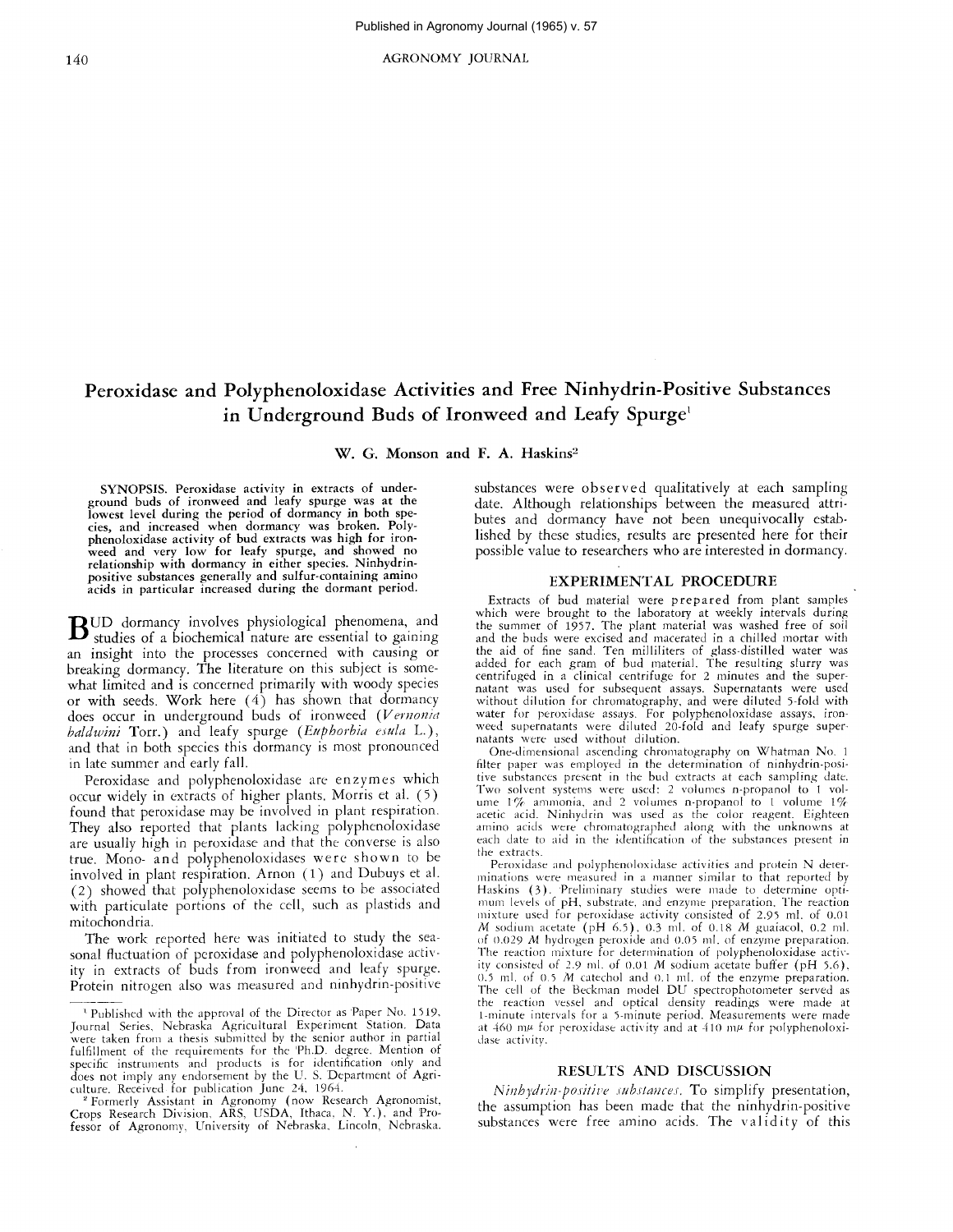assumption is open to question because of the probable presence of small peptides and/or other amino acid derivatives in the tissue extracts. Nevertheless, the assumption is useful for comparative purposes.

Alanine appeared in extracts of leafy spurge buds in the months of June through October, however it did not appear in any extracts during May (Table 1). Arginine and aspartic acid appeared in all months May through September, except for June. Lysine was detected during the period of May through early August. The sulfur-containing amino acid, methionine, appeared only in August and September, while cystine occurred only in August. The appearance of the sulfur-containing amino acids and an increase in the number of amino acids detected in the extracts coincided with the occurrence of dormancy in leafy spurge. Tryptophan was detected in August. Glutamic acid and threonine appeared at irregular times during the sampling period. Other ninhydrin-positive spots were detected during the season. These were tentatively identified as phenylalanine, proline, and valine. Of the amino acids detected in acidhydrolyzed leafy spurge bud preparations, only serine was not detected without hydrolysis.

Chromatograms of ironweed bud extracts indicated that alanine was present during the months of July through September, but was lacking during May and June (Table 1). Spots corresponding to arginine were detected during June through September but not during Mayor October. Aspartic acid was present in extracts at nearly all sampling dates. Glutamic acid was found during May, June, July, and September. Tryptophan was present during August, September, and October and was detected infrequently in May. Methionine was detected during August and September. Several other ninhydrin-positive spots were recorded. These were tentatively identified as isoleucine, leucine, lysine, proline, serine, threonine, and tyrosine. Acid hydrolysates of the extracts of ironweed buds contained all of the amino acids indicated for unhydrolyzed extracts plus cystine. In agreement with the observations on leafy spurge, these observations indicate the presence of sulfur-containing amino acids and of an increased variety of amino acids in the buds of ironweed during the dormant period of late summer.

*Protein nitrogen determinations,* Protein nitrogen content of the ironweed bud extracts was relatively high and increased steadily throughout the season (Figure 1). The protein nitrogen increased from about 100 micrograms per m!. of extract in early June to slightly over 700 micrograms per rnl. in late December.

Protein nitrogen content of leafy spurge bud extracts was extremely low at all sampling dates and was also quite variable (Figure 1). The amount of protein nitrogen in the crude extracts varied from less than 1 to slightly over 80 micrograms per ml. of extract.

*Enzyme stud*res. In assays of polyphenoloxidase activity in ironweed bud extracts, activity occurred almost entirely in the first minute after the enzyme preparation was added to the reaction mixture. The reaction pattern posed a problem in recording the activity of the enzyme over a period of time. It was determined that when more enzyme was added to the reaction mixture at the end of a 5-minute period, enzyme activity would again occur for about 1 minute. (Figure 2). This pattern could be repeated for several 5-minute periods, thus the possibility that loss of activity was due to a lack of sufficient substrate was precluded.

Enzyme preparations from young corn shoots and ironweed buds were compared for activity on a series of sub-

Table 1. Ninhydrin-positive substances in leafy spurge and ironweed bud extracts. In the chromatographic systems used, the substances corresponded to the listed amino acids.

| May                                                                | June                                              | July                                                                           | August                                                                                                                                           | September                                                                                                                                                                     | October                                 |
|--------------------------------------------------------------------|---------------------------------------------------|--------------------------------------------------------------------------------|--------------------------------------------------------------------------------------------------------------------------------------------------|-------------------------------------------------------------------------------------------------------------------------------------------------------------------------------|-----------------------------------------|
|                                                                    |                                                   | Leafy spurge                                                                   |                                                                                                                                                  |                                                                                                                                                                               |                                         |
| Arginine<br>Aspartic acid<br>Glycine                               | Alanine<br>Lysine<br>Glycine                      | Alanine<br>Arginine<br>Aspartic acid                                           | Alanine<br>Arginine<br>Aspartic acid                                                                                                             | Alanine<br>Arginine<br>Aspartic acid                                                                                                                                          | Alanine<br>Arginine<br>Glutamic<br>acid |
| Lysine                                                             | Threonine                                         | Glutamic acid<br>Glycine<br>Lysine<br>Phenvlalanine<br>Proline                 | Cystine<br>Glycine<br>Histidine<br>Lysine<br>Methionine<br>Tryptophan<br>Valine                                                                  | Glutamic acid<br>Methionine<br>Proline                                                                                                                                        | Threo-<br>nine                          |
|                                                                    |                                                   | Ironweed                                                                       |                                                                                                                                                  |                                                                                                                                                                               |                                         |
| Aspartic acid<br>Glutamic acid<br>Lysine<br>Tryptophan<br>Tyrosine | Arginine<br>Aspartic acid<br>Isoleucine<br>Serine | Alanine<br>Arginine<br>Glutamic acid Aspartic acid<br>Glutamic acid<br>Proline | Alanine<br>Arginine<br>Aspartic acid<br>Glycine<br>Histidine<br>Lysine<br>Methionine<br>Proline<br>Serine<br>Threonine<br>Tryptophan<br>Tyrosine | Alanine<br>Arginine<br>Aspartic acid<br>Glutamic acid<br>Glycine<br><b>Histidine</b><br>Isoleucine<br>Leucine<br>Methionine<br>Proline<br>Threonine<br>Tryptophan<br>Tyrosine | Glycine<br>Lysine<br>Trypto-<br>phan    |







Figure 2. Polyphenoloxidase activity of ironweed bud extracts with repeated additions of enzyme preparation at 5-minute intervals.

strate levels. At all but the lowest substrate levels, ironweed polyphenoloxidase activity occurred primarily during the first minute of reaction time. The corn extracts on the other hand, displayed fairly uniform polyphenoloxidase activity over a 5-minute period at alI substrate levels tried.

The great rapidity of the color change in the ironweed polyphenoloxidase assays raised the question of whether